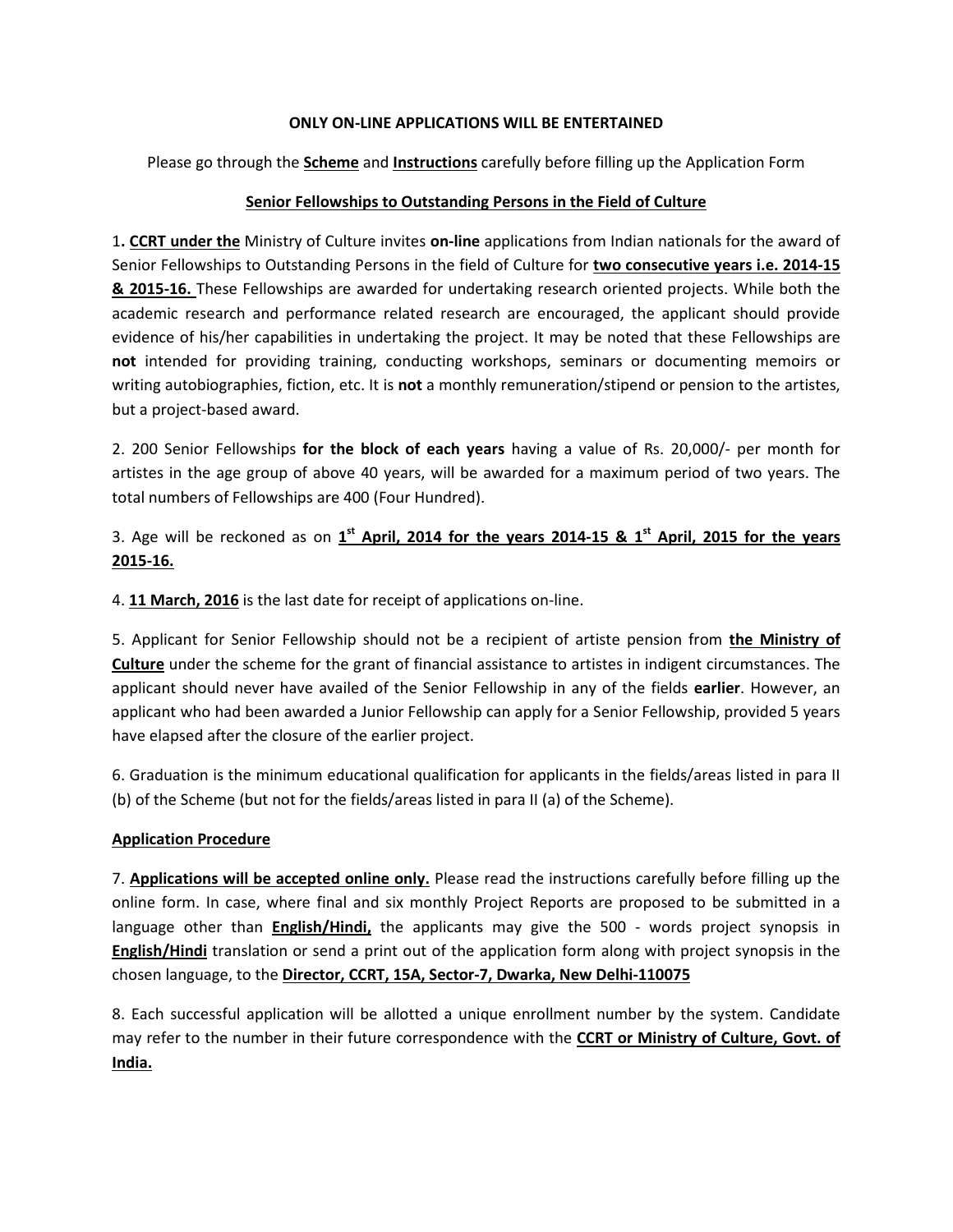9. Applicants are advised to keep a print-out of the filled in application form, which they will be required to send to the CCRT once they get shortlisted. Detailed project proposal and other documents that the candidates have to send will be notified separately to the shortlisted candidates.

10. Applicant can access filled/submitted application after login again on CSMS portal i.e http://csms.nic.in.

 Select "Application Status" on Dashboard. Select Scheme and Financial year then Click on search. Application details will be displayed. Click on "Print Application" to print or download submitted application. It may be noted that applicants will not get any further opportunity to edit the details after closing date of online application.

11. While sending hard copy of their application, the shortlisted applicants who are employed must also send a NOC/Consent Letter from their employer.

12. If the applicants are employed in the Central/State Government Departments/Institutions/ Undertaking/University, etc., they will have to take leave for a period of two years, if selected for the grant of Fellowship. While sending hard copy of their application, they should also send a written assurance from their Head of the Department/Institution/Undertaking/ University, etc. that in case the Fellowship is sanctioned, the candidate would be granted leave for the duration of the Fellowship. The first installment of Fellowship amount will be released on production of proof of leave sanctioned, in addition to fulfillment of other conditions as applicable.

13. In case of any technical difficulties in submission of application on-line please contact  $\mathbf{r}$ NIC Cell, M/o Culture through mail at nic-culture@nic.in. In case of any query related to eligibility, etc., please contact Director, CCRT, through email at dir.ccrt@nic.in or on Telephone Number 011- 25309394.

## Selection Procedure & Responsibilities of the Selected Fellows.

14. Incomplete applications in any respect will be rejected summarily.

15. An Expert-Committee comprising experts in different fields constituted by the Ministry of Culture, Government of India, would evaluate all the applicants on the basis of their applications and project proposals; and shortlist the most meritorious among them. Candidates shortlisted for Senior Fellowship will be asked to submit a hard copy of their application with all the required documents, based on which the Expert Committee will select a maximum of 200 candidates for the block of each year's for the award of Senior Fellowship(s), in different fields/areas taken together.

16. The list of shortlisted candidates will be posted on **CCRT's website www.ccrtindia.gov.in. &** Ministry's website www.indiaculture.nic.in

17. All the shortlisted candidates will be informed of the documentary requirements on the e-mail address provided by them in their application(s). The candidate(s) are required to remember their email ID and respective password.